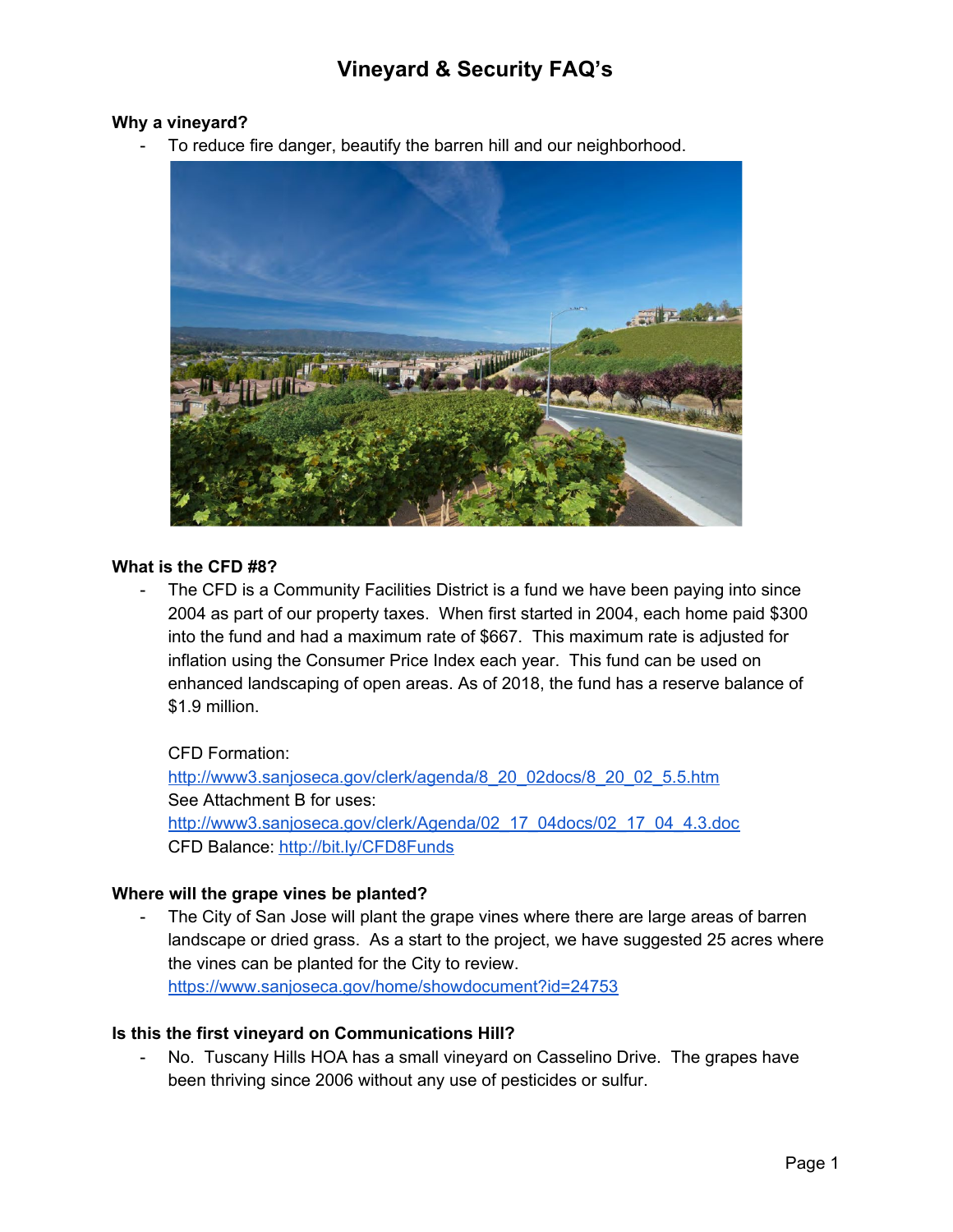# **Vineyard & Security FAQ's**

## **Will there be any pesticides used?**

- No. The vineyard will continue sustainable practices used by the existing vineyard.

### **Will the vineyard be organic?**

- Yes. The vineyard will be completely pesticide free and 100% organic.

### **Who pays for the installation and maintenance of the vineyard?**

- This depends on which business model is selected by the City. Below are two models in discussion, however the City may propose another route.
- One model has the winery paying for installation and maintenance costs.
- Another model will use existing funds from CFD (Community Facilities District) #8 for installation while winery pays for the maintenance. The CFD fund is designed to be used for landscaping and maintenance. Homeowners have been paying into the fund since 2004 as part of their property taxes. This fund has been underutilized and has a reserve balance of approximately \$1.9 million.

### **Will my HOA fees go up if the vineyard goes in?**

- No. There will not be any HOA funds used for the vineyard.

### **What does a "Yes" vote mean for the vineyard?**

A "Yes" vote would authorize funding to take the preliminary design to completion. It would give us the details on where each grape will be planted and the business model. It would authorize \$290,000 - \$400,000 to vet the design, architecture, business model, etc and get us to the final step of signing the contract between all parties involved (Winery, the city, and the residents).

#### **Will my CFD property tax increase if we vote for the vineyard feasibility study?**

The CFD fund is a variable tax that changes annually. The proposed alterations to CFD #8 will add services to the district, but will not change the Maximum Tax. The Maximum Tax is adjusted for inflation annually by the Consumer Price Index and is currently set at \$989.19 per unit. Currently, based on the services being delivered, the actual tax is only \$323.74 per unit. This proposal for a vineyard feasibility study is a one-time cost, it is not an ongoing authorization. Reserves and current year special tax revenues will be used to cover these additional costs and provide existing authorized services, and cannot exceed the Maximum Tax. The annual actual tax will be approved each June by Council.

| ∣Tax Year               | 2015-16 | 2016-17 | 2017-18 | 2018-19 | 2019-20* |
|-------------------------|---------|---------|---------|---------|----------|
| Tax Charged / Unit      | \$385   | \$331   | \$301   | \$311   | \$323    |
| Max Tax / Unit          | \$872   | \$895   | \$922   | \$952   | \$989    |
| <b>Starting Balance</b> | \$3.5m  | \$3.1m  | \$2.6m  | \$2.1m  | \$1.9m   |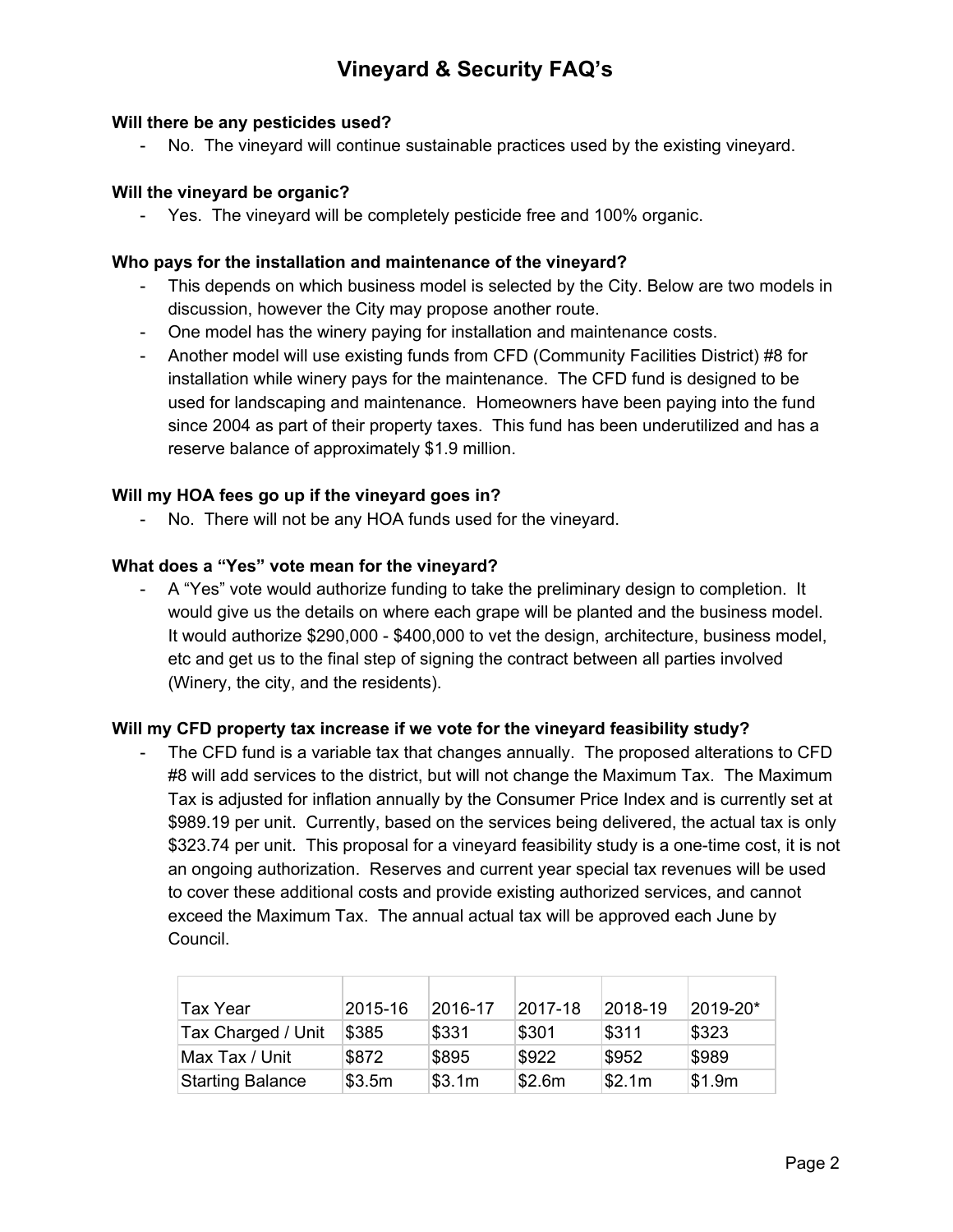# **Vineyard & Security FAQ's**

## **Will my view be blocked?**

- No. In some areas, we can use half trellises to ensure the view isn't blocked. The slope of the hillside will also help ensure the view is complimented and not obscured.

## **Who gets the final approval on the vineyard?**

- Once the City finishes our initial designs and selects the winery. The voters get the final approval on the project. There will be another election to approve the final project and business contract with the proposed winery.

### **What do I need to as a community member?**

- Vote. Whether you are for or against.

# **Who can I ask questions?**

- For questions, please reach out to Tom Borden Tom.Borden@sanjoseca.gov Special District Program Manager (408) 535-6831